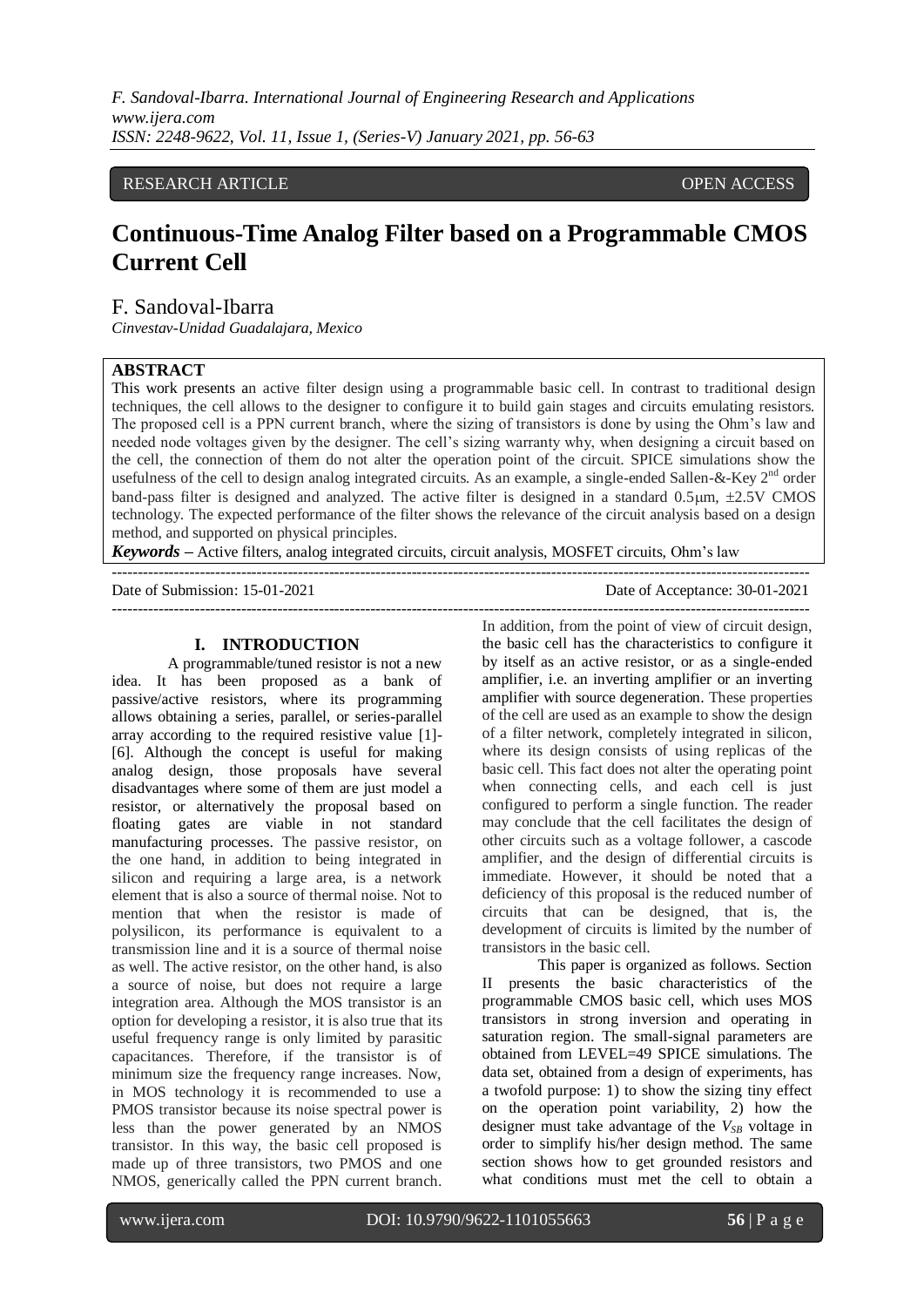floating resistor. As an extension of the cell's characteristics, it is shown how to configure it to obtain inverting amplifiers. Some Continuous Time (CT) analog circuits are presented and analyzed in section III, where a 2nd order active filter is designed by integrating those CT circuits. The filter design is used to show its programmability, and to highline the usefulness of the proposed design cell as well. For illustrative purposes, the MOS transistor model of a  $0.5\mu$ m standard process, N-well,  $\pm 2.5V$ , was used, while Tanner Tools was our choice for doing the SPICE simulation at room temperature. At the end of the paper, both discussion of results and conclusions of this work are given.

# **II. PROBLEM DEFINITION**

The design of analog circuits, in addition to satisfying the requirements of the various applications, must meet the regulations of the consumer market. At present, minimum weight, small size and optimization of power consumption are some design constrains that define the designer's design space, where he/she actually has few degrees of freedom. The designer, in that scenario, can meet some of those specifications but not all in reality. However, and although manufacturing technologies have been developed to integrate more and more digital solutions, there are mixed-mode circuits that cannot be omitted because they are the link between analog and digital processing. Therefore, the first design consideration is to satisfy the bandwidth that the application requires, and those are understood as time constants defining poles/zeros (in the frequency domain) and that involve two basic design components, capacitors and resistors. Some of those are intrinsic to the circuit under design, but may still be under the designer's control. In addition, the most complicated to develop, due to its various nonidealities, is the resistor. Since several decades ago, polysilicon resistor have been used as load resistors in static RAM cells, as a resistor with irreversible resistance transition as memory element, and as the gate electrodes in CMOS integrated circuits [1]. These examples show different levels of doping depending on the resistor application. However, although doping can be controlled, polysilicon films are the top plate of a parasitic capacitor, which conditions its use in a limited range of frequencies. Another disadvantage of the passive resistor is the integration area, which grows for large resistance values. On the other hand, the MOS transistor operating in strong inversion in the triode region has been used as a resistor, and it has been incorporated into circuits requiring programmability. In practice, a drawback of this proposal is that the resistor has a moderate linearity. Some proposals to improve linearity is using quasi-floating gate transistors [7],

where some very high resistance components are implemented with transistors biased in subthreshold. Another design option to improve resistor linearity is to use transistors in strong inversion in saturation. Moreover, although some harmonic components affect linearity, the design of differential circuits has been proposed to cancel even harmonics [6]. Unfortunately, this solution, in addition to the integration area, consume more power. One more differential proposal uses a voltage-controlled resistor, which is a voltage-tocurrent converter, and where linearity depends on a transistor operating in the triode region and on the exact value of the threshold voltage,  $V_{TH}$  [4]. In other proposals, the resistance value is tuned with a Phase Locked Loop [8] or using both Fowler-Nordheim tunneling and hot electron injection techniques [9]. For all the above, in this work, alternatively, it is proposed to use a basic design cell, with polarized transistors in strong inversion in saturation, which in addition to offer resistance properties it can also be programmed to offer other properties such as signal amplification (single-ended and differential amplifiers), or impedance coupling (source follower circuits), etc. In this way, the use of the basic cell allows the designer to build continuous time systems of greater complexity.

### **2.1 Basic design Cell characteristics**

The proposed basic cell is a PPN current branch, where the sizing of each transistor is done by using the Ohm's law and knowing the reference voltages ( $V_{REF,1}$  and  $V_{REF,2}$ ) given by the designer (see Figure 1a). The sizing of the basic cell is obtained from the relation  $W_{p2} = \alpha W_{n3}$ ,  $W_{p2} = W_{p1}$ , where  $\alpha$  (= 36.0844) depends on both the bias conditions and few parameters of the CMOS technology [10]; the  $W_{n3}$  channel width is a design variable under the designer's control. Table I shows the sizing of the channel width  $W_{p2} = W_{p1}$  for different values of  $W_{n3}$ ; for all transistors the channel length is *L*=1.5 $\mu$ m. The expected value for  $V_{RFF1}$  and  $V_{RFF2}$  is 1.25V and 0.0V, respectively, while results from SPICE simulation, LEVEL=49, were 1.1959V and - 108.71mV, respectively. In practice, because the design method is based on equations LEVEL=1, the sizing has an implicit error at the point of operation, but transistors still operate in saturation. It must be noted that sizing of transistors grows (see Table I) as the operation point moves away from the desired value; this variation does not modify the expected operation of all transistors. So, in the space of the design variables, all about the Design of Experiments (DE) is in a plane  $(x_i-W_n)$  located at  $g_m/I_D$  (=0.9471), where  $x_i$  means each characteristics of the PPN circuit under analysis, i.e. gain,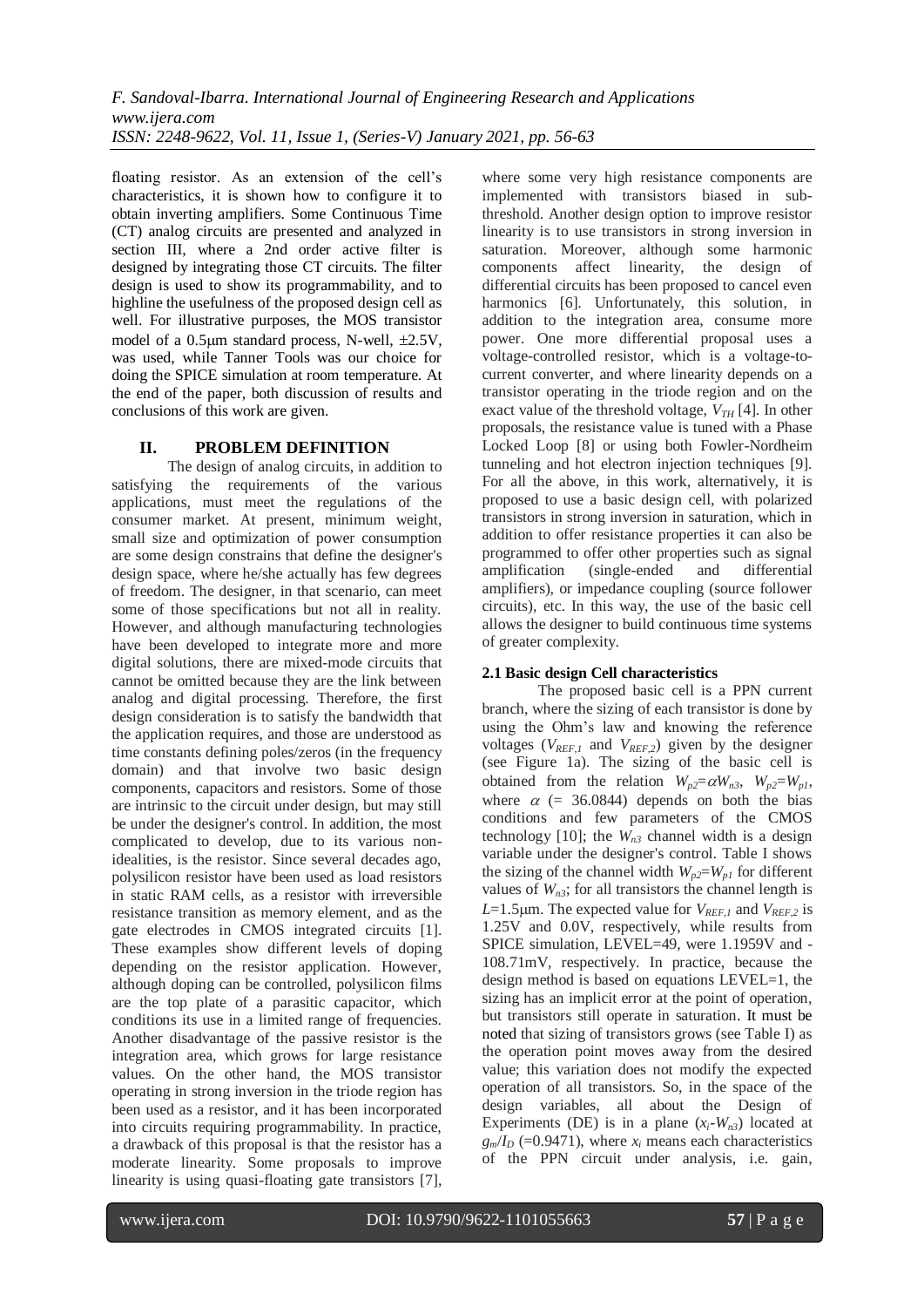*F. Sandoval-Ibarra. International Journal of Engineering Research and Applications www.ijera.com*

*ISSN: 2248-9622, Vol. 11, Issue 1, (Series-V) January 2021, pp. 56-63*

bandwidth, power consumption, harmonic distortion, active resistance and so on (see Figure 1b).



**Figure 1**. Basic cell (a), performance plane in the design variables space (b), programmable cell (c).

The last nine lines in Table I correspond to the small signal parameters for each transistor obtained from SPICE simulations, and the first three lines are analytical results obtained from design equations. The PPN basic cell includes for illustrative purposes three digital inputs (a2, a1 and a0) to control the connection of the transistor gate to its drain terminal (*VGD*=0) or at the corresponding reference voltage where also *VGD*=0 (see Figure 1c). Depending on each digital input, is the particular resistance value, where the small-signal resistance is actually the output impedance *Zin* seen from the *VREF,2* node to ground. Once the smallsignal equivalent circuit is analyzed, eight different resistance values are obtained. In all small-signal analysis, transistors satisfy the condition  $V_{SB}=0$ because each PMOS is manufactured in its own well. This fact favors that the transistor is on with the minimum threshold voltage.

**TABLE I:** Simulation values, where L=1.5 $\mu$ m

|                                  |              | 2            |              |               |
|----------------------------------|--------------|--------------|--------------|---------------|
| $W_{n3}$                         | $3,00 \mu m$ | $6,00 \mu m$ | $7,50 \mu m$ | $9,00 \mu m$  |
| $W_{p2}$                         | $104 \mu m$  | $209 \mu m$  | $259 \mu m$  | $311,4 \mu m$ |
| $W_{\scriptscriptstyle D}{}_{I}$ | $104 \mu m$  | $209 \mu m$  | $259 \mu m$  | $311,4 \mu m$ |
| $V_{REF,1}$                      | 1,22V        | 1,20V        | 1,19V        | 1,185V        |
| $V_{REF,2}$                      | $-60,6mV$    | $-106mV$     | $-118mV$     | $-130mV$      |

| $I_{DD}$    | 182μA        | $410\mu A$         | $525\mu A$          | $621,6\mu S$  |
|-------------|--------------|--------------------|---------------------|---------------|
| $g_{mn3}$   | $180\mu S$   | $370\mu S$         | $475 \mu S$         | $10,19 \mu S$ |
| $g_{ds,n3}$ | $2,81 \mu S$ | $6,43\,\mu S$      | $8,29 \mu S$        | 2,86mS        |
| $g_{mp2}$   | $843\mu S$   | 2,00 <sub>ms</sub> | 2,49 <sub>m</sub> S | 308,88µS      |
| $g_{ds,p2}$ | $9,16 \mu S$ | $20,6\,\mu S$      | $26,4\mu S$         | 2,86mS        |
| $g_{mp1}$   | 843µS        | 2,00 <sub>ms</sub> | 2.49 <sub>m</sub> S | $30,89 \mu S$ |
| $g_{ds,p1}$ | $9,16 \mu S$ | $20,6\,\mu S$      | $26,4\mu S$         | $9,00 \mu m$  |
|             |              |                    |                     |               |

#### **2.2 Grounded resistor**

Figure 2 shows the eight different arrangements to obtain the same number of grounded resistors, where  $v_t$  is a test voltage source and *it* is the small-signal current. Note that the  $V_{REF,2}=0$  requirement was not a random value, but rather considering that this would be the output node in small signal analysis. Note also that the transistors are either biased in diode configuration or biased from the voltage divider, in both cases the condition  $V_{CD}$ =0 is satisfied. To analyze the performance of the basic cell, the transistor´s equivalent electrical model (LEVEL=1) based on the square law was considered [11]-[15]. For low frequency analysis, parasitic capacitances are assumed open circuits. Note that each transistor satisfies the condition  $g_m$ >> $g_d$ <sub>s</sub> (see Table 1) and consequently, the function of each transistor is different depending on the network under analysis. This characteristic is highlighted with symbol **1** and **0**, where **1** represents a transistor in diode configuration, and **0** is an openloop transistor. It is easy to conclude that solving the network 111 we have a general transfer function, which can be simplified for each of the remaining configurations as eq. (1) shows, here superscript *x* means that this transconductance contributes to the transfer function if and only if it is a diodeconnected transistor. For example, when configuration is 000, those parameters (with superscript x) do not contribute and the result simplifies to (5), and it can be verified that  $Zout,000 \approx 1/gds,n3$ . This result allows us to observe that depending on the dimensioning of the basic cell (see Table I) will be the resistance value. Then, with the help of (1), and substituting the small signal values, the resistance can be calculated for each cell configuration.

$$
Z_{out} = \frac{\frac{d_x}{c_x g_{ds, p2}}}{\left(d_x - 1 - \frac{g_{mp2}}{g_{ds, p2}}\right) + \frac{b_x g_{ds, n3}}{c_x g_{ds, p2}} d_x}
$$
(1)

$$
d_x = 2 + \frac{g_{mp1}^x + g_{mp2}}{g_{ds, p1}} \tag{2}
$$

$$
c_x = \frac{g_{mp2}^x}{g_{ds,p1}} + 1\tag{3}
$$

$$
b_x = \frac{g_{mn3}^x}{g_{ds,n3}} + 1\tag{4}
$$

www.ijera.com DOI: 10.9790/9622-1101055663 **58** | P a g e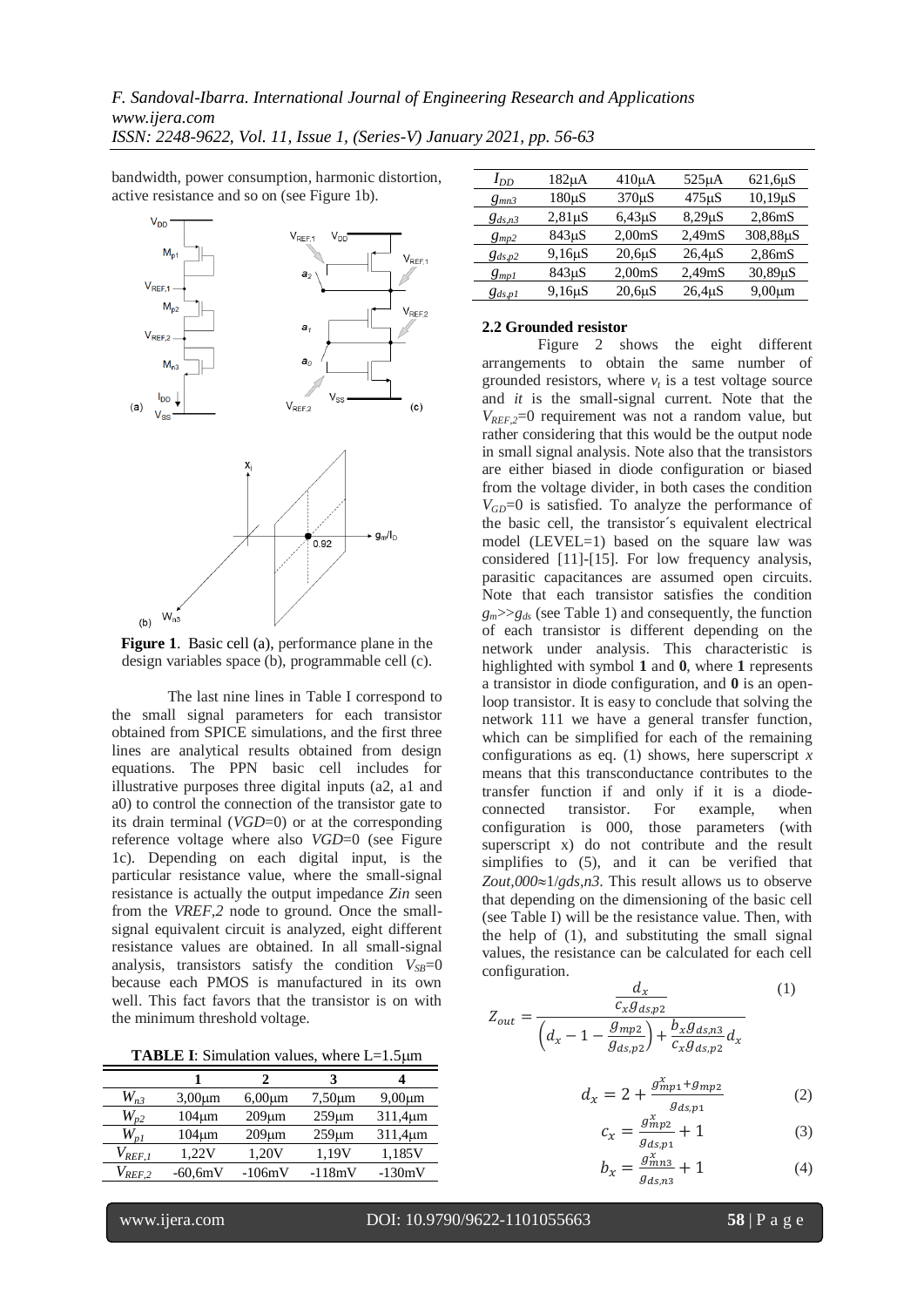$$
Z_{out,000} = \frac{2 + \frac{g_{mp2}}{g_{ds,p1}}}{g_{ds,p2} + g_{ds,n3} \left(2 + \frac{g_{mp2}}{g_{ds,p1}}\right)}
$$
(5)

Figure  $3$  shows  $-$  for each of the possible configurations- the resistive value obtained for two different channel length  $L$  values  $(1.5 \mu m \rightarrow$ dark color,  $2.1\mu m\rightarrow$  light color); the sizing of the transistors corresponds to experiment 1 (see Table I). As expected, the higher the value of L the higher the value of resistance. The bias current for both designs was 184 $\mu$ A and 132 $\mu$ A, respectively. Furthermore, to perform the analysis at moderate frequencies, we must include the effect of the transistor capacitances. With the sizing of transistors (see Table I) and using parameters of the technology, the values of  $C_{gd}$  and *Cgs* are calculated [13], [16], [17]:

$$
C_{gs,j} = \frac{2}{3} W_j L C_{ox} + W_j C_{gs,ov}
$$
 (6) where j=1,2, 3

$$
C_{ad,j} = W_j C_{ad,ov} \tag{7}
$$

and  $C_{ox}$  is the oxide capacitance, and the overlap capacitances are  $C_{gs,ov}$  and  $C_{gd,ov}$  in the source and drain regions, respectively. The values of those parameters are in the spice simulation model. Note that by substituting the known values, in (3) and (4), the value of each parasitic capacitance for each terminal, of each transistor, is obtained (see Table 2).



**Figure 2**. Low-frequency equivalent circuits for obtaining the output impedance.



Capacitances can be included in the equivalent circuits as Figure 2 shows, and the bandwidth can be determined. As an example, Figure 4 shows the equivalent circuit for the impedance *Zout,000*, and its Bode plot as well. This result corresponds to the cell design with the lowest sizing (see Table I), where  $L=1.5 \mu m$  and  $C_L=1.0 pF$ .

**TABLE II**: Parasitic capacitances,  $C_{gd,p2} = C_{gd,p1}$  and  $C_{gs,p2} = C_{gs,p1}$ .

|                               |             |          | 3        |          |
|-------------------------------|-------------|----------|----------|----------|
| $C_{gd,p2}$                   | 20.80fF     | 43.200fF | 51,900fF | 62,100fF |
| $C_{gs,p2}$                   | 218,4fF     | 453.60fF | 544.95fF | 652.05fF |
| $C_{\mathit{ed},\mathit{n}3}$ | $0.6000$ fF | 1.2000fF | 1.5000fF | 1.8000fF |
| $C_{\text{gs},n3}$            | 6.300fF     | 12.600fF | 15.750fF | 18.900fF |



**Figure 4.** LEVEL=1 equivalent circuits for the 000 configuration (a), and frequency response (b).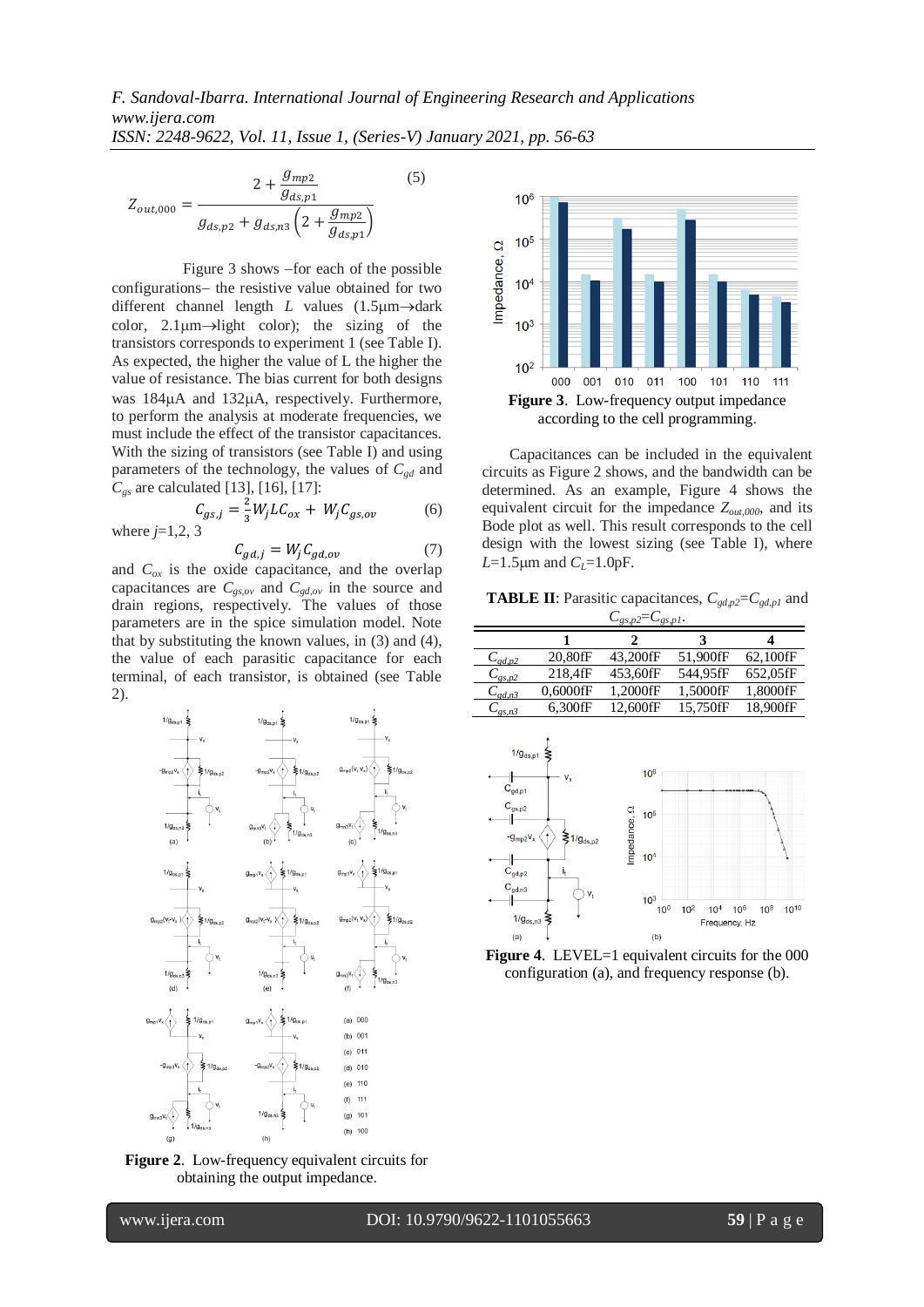#### **2.3 Floating resistor**

A floating resistor takes advantage of the MOS transistor's properties in saturation, where  $g_m$ >> $g_d$ . Figure 5a shows the equivalent circuit for the configuration 010, where  $r_p \approx 1/g_{dyn}$ ,  $R_p = 1/g_{mn}$  and  $r_n = 1/g_{dsn}$ . In this configuration, an input current  $i_{in}$  is expected to flow through  $R_p$ , so that the contribution by the equivalent resistors  $r_p$  and  $r_n$  is ideally zero (see Figure 5b). Furthermore, if a capacitor *C<sup>L</sup>* were connected in series with the resistor  $R_p$ , the impedance seen from the input node would be expected to be  $Z_{in} = R_p + (sC_L)^{-1}$ . However, analyzing the equivalent circuit (see Figure 5b), it is easy to verify that the impedance is given by

$$
Z_{in}(s) \approx \frac{\frac{1}{g_{mp}}}{1 - \frac{\left(1 + \frac{g_{dsp}}{g_{mp}}\right)^2}{1 + 2\frac{g_{dsp}}{g_{mp}} + s\frac{C_L}{g_{mp}}}}
$$
\n
$$
(8)
$$

and analyzing this result, it can be concluded that indeed the resistance is dominated by  $1/g_{mn}$ . Note that the output voltage is a low-pass response, where the bandwidth is limited by the time constant  $\tau_0 = C_l/g_{mp}$ . From the point of view of the basic cell bias, note the values of the reference voltages. In other words, in analog signal processing it is very important that both input and output signals are on equivalent DC potentials. To achieve this purpose, two basic cells are used, connecting both nodes  $V_{REF,2}$ , so that the equivalent resistor is  $R_{ea} = 2R_p$  (see Figure 6a) and the newest time constant is  $\tau_0 = 2C_l/g_{mp}$ . Because the cells are replicas, one of the other, the operation point is preserved. This solution increases in fact the power consumption, but the excursion of the response is now symmetrical. In practice, this implementation requires three basic cells, where  $P_{DC} = 6I_{DD}V_{DD}$ . The same figure shows the Tspice simulation result, and the *VREF,1* and *VREF,2* values obtained from the simulator have been included as well. This result, at room temperature, corresponds to the basic-cell sizing with  $W_{n3}=6.0 \mu m$ (see Table I). Note that if another basic cell sizing is used, the variant will be the equivalent resistance value, and the parasitic capacitances will increase.



**Figure 5**. Floating resistor (a) and small-signal equivalent circuit (b).



**Figure 6.** Enhanced floating resistor (a) and Tspice simulation result (b).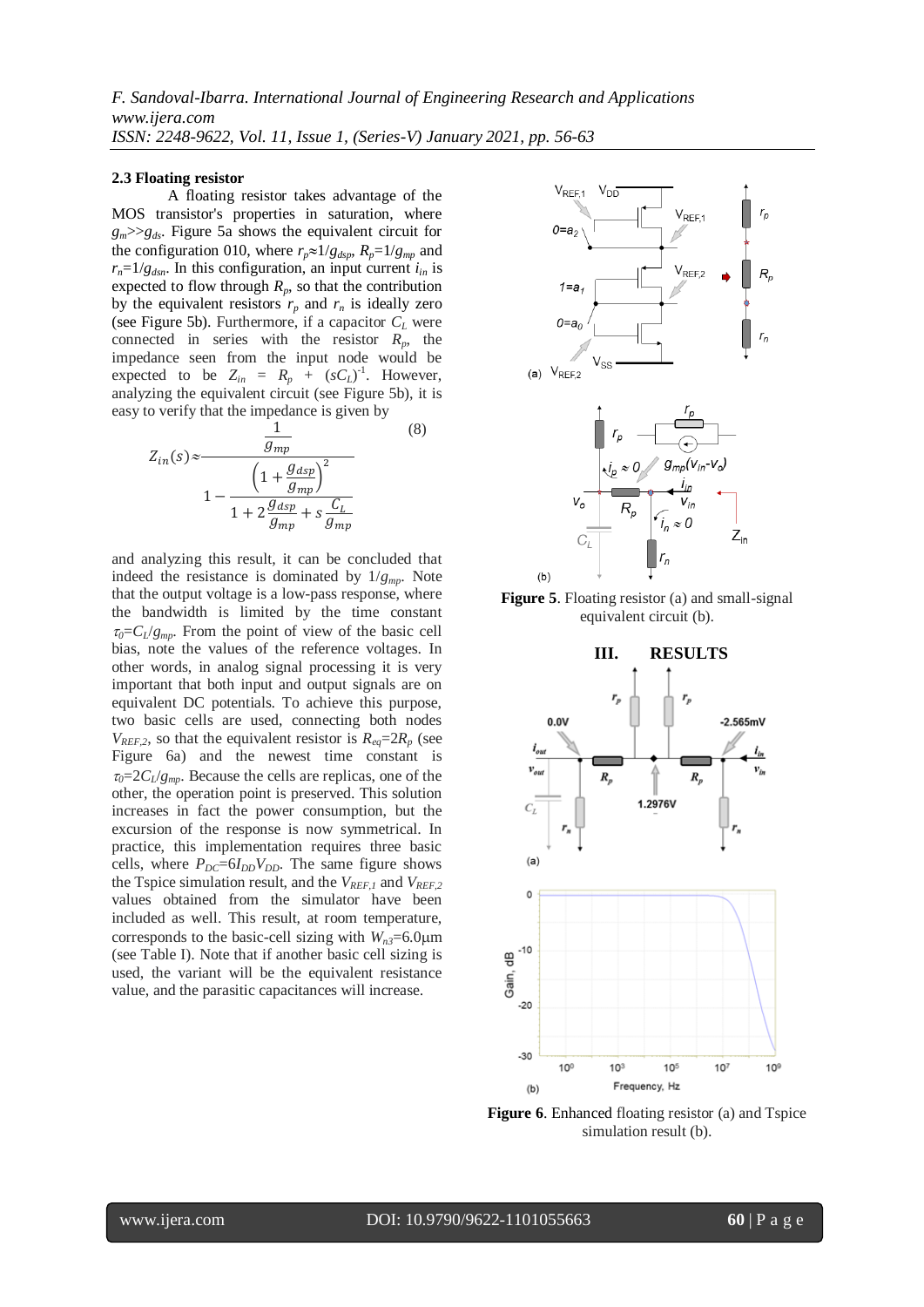With the previous results, a second order filtering system is designed. Figure 7a shows the active circuit, where two floating resistors and two capacitors define a low-pass characteristic. It can be shown that if  $g_{ds}/g_m \ll 1$ , the transfer function is given by (9), where where  $R=R_1=R_3$  and  $C=C_2=C_4$ [18]. To synthesize a Butterworth approximation, the gain must be  $k=1.586$ ; by using that gain value the response of the network was obtained as shown in Figure 7b; the dimensioning of the PPN network is that of  $W_n = 3.0 \mu m$ . In this example  $f_{\text{3dB}} = 45.38 \text{MHz}$ and *C*=5.0pF.

$$
\frac{V_o(s)}{V_{in}(s)} = \frac{\frac{k}{R^2 C^2}}{s^2 + s \frac{3 - k}{RC} + \frac{1}{R^2 C^2}}
$$
(9)

Note that the value of  $R=1/g_{mp2}$  controls the cutoff frequency. For example, if a lower cut-off frequency is desired, the value of *L* can be increased, which also reduces current consumption. For a higher cutoff frequency, the suggestion is to change the value of *C*. On the other hand, it is important to comment on the design of the non-inverting amplifier.



**Figure 7.** Sallen-and-Key 2<sup>nd</sup> order low-pass filter (a) and Tspice simulation result (b).

Figure 9a shows the amplification options offered by the basic cell. Each configuration is an amplifier with source degeneration, and they can all be grouped into a single circuit (see Figure 9b). By substituting the Mp2 transistor with its small-signal circuit, it is easy to demonstrate that the transfer function is given by

$$
\frac{v_{out}}{v_{in}} \approx \frac{-\frac{g_{mp2}}{R_{p1}}}{\left(\frac{1}{R_{p1}} + g_{mp2}\right)\left(\frac{1}{R_{n3}} + g_{ds,p2}\right)}
$$
(10)

where the highest and lowest amplification is provided by configurations  $100$  and  $001$ , respectively, and 0 means that the Mp2 transistor is the one that receives the input signal. By connecting both amplification cells, a non-inverting amplifier with gain *k*=2.77 is obtained. Although it is not the desired value, it does allow a quasi-Butterworth design. This gain corresponds to the basic-cell sizing with  $W_{n3}$ =7.5um. Finally, the simplicity offered by the basic-cell to build circuits should be highlighted. The filtering system consists of five basic-cells, two to implement the floating resistors, two for the noninverting amplifier, and one more cell to generate the reference voltages. All cells, preserving the initial operating point, provide symmetry in the response because the input and output nodes have equal value in DC. This design option, actually simple, favors that its performance depends only on the characteristics of the basic cell. Moreover, the system under design, make up of basic cells, only other network elements (such as capacitors) are added to define its processing function. Unlike other design options, where the resistance values depend on various design parameters [20], using the basic cell only requires determining its size to know its properties, such as those shown in Table 1 and in Figure 3.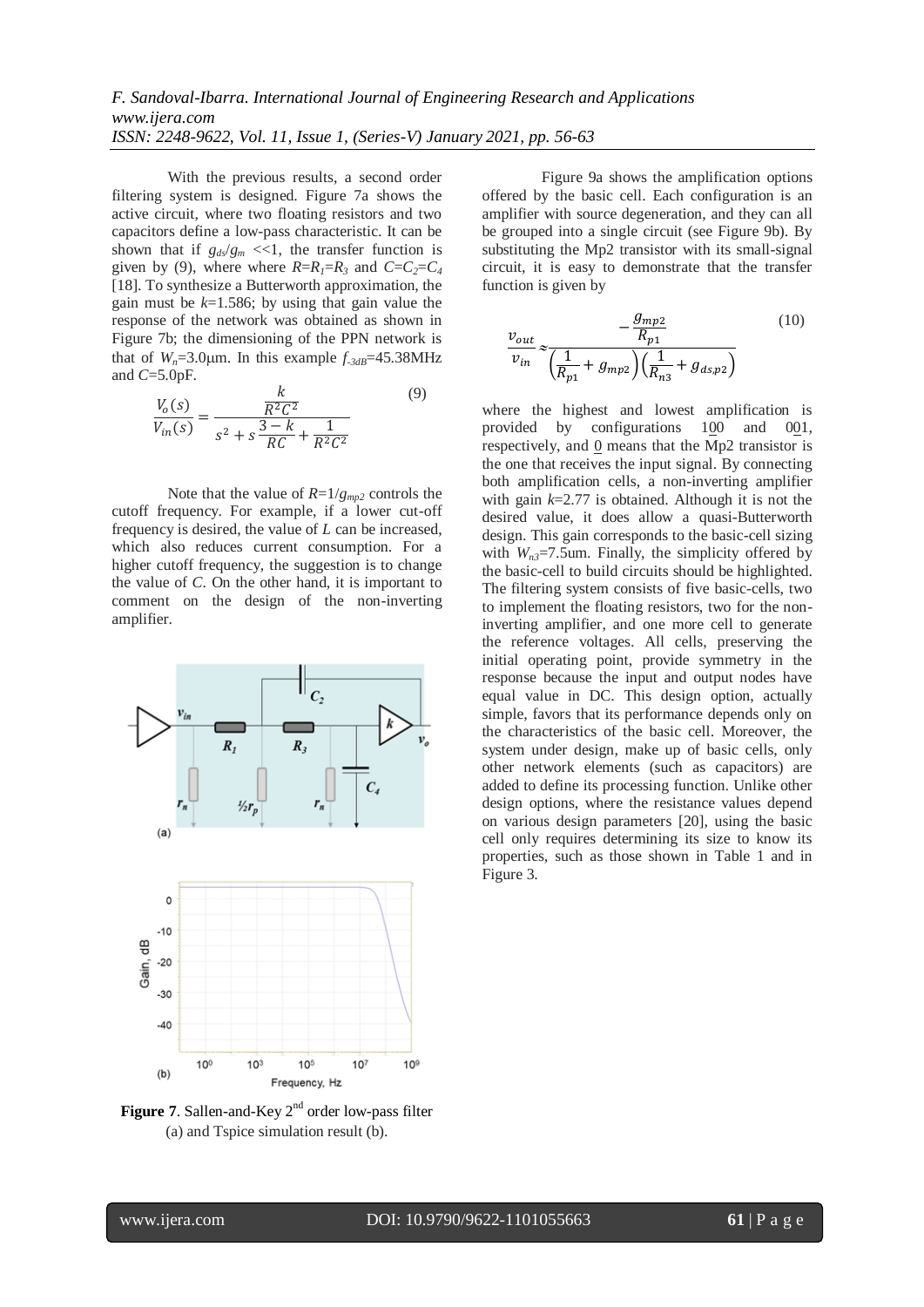

**Figure 8.** Amplifier with source degeneration (a) and compact model for small-signal analysis (b).

#### **IV. CONCLUSIONS**

Analog design, in the strict sense of the word, is putting into practice a method, a design method. In this contribution, the method is based on a basic-cell, which is composed of three transistors and designed according to the Resistive Approach [10], [19]. The advantage of the proposed method is that very analog design uses copies of the basic-cell, so that their connection does not modify the operation point. The proposed method is a particular case of  $g_m/I_D$ , not only because the operation of the transistors is in saturation and in strong inversion, but also because the design of experiments is oriented to the analysis of a basic-cell and not to the transistor. From the point of view of its usefulness as a design method, there is no doubt that it works. Although the example is limited to a filtering system, it should be noted that the configuration of the cell allows the development of other applications, with higher performance, and with differential characteristics. For now, these examples serve to use a design technique rather than trial-anderror practices. Therefore, the design method allows implementing resistors of different values, in different configurations, and in circuits where their use does not add complexity to the circuits under design. The control on the resistance value depends not only on the sizing of the cell, but also on the value of the channel length. These characteristics of the proposed design are at all times under the designer's control. Finally, it should be noted, that the capacitors in this contribution are poly-poly. The unitary capacitor  $C_u$ , with a value of 0.254pF [21], has a capacitive performance up to 700MHz, a

frequency at which parasitic effects appear. The *C<sup>u</sup>* capacitor has an area of  $22.2 \mu m \times 22.2 \mu m$  and was manufactured in a standard CMOS 0.5um process, N-well,  $\pm 2.5V$ . Therefore, the designs proposed in this contribution and others that may be of interest, if they require capacitive elements, all development will be for applications no higher than 700MHz.

#### **ACKNOWLEDGEMENTS**

The author thanks the National Council of Science and Technology (CONACyT), Mexico, for the financial support to project 169660.

#### **REFERENCES**

- [1]. [D. M. Petkovic,](https://ieeexplore-ieee-org.access.biblioteca.cinvestav.mx/author/38246166800) [A polysilicon resistor](https://ieeexplore-ieee-org.access.biblioteca.cinvestav.mx/document/161840/) with an [irreversible resistance transition and its](https://ieeexplore-ieee-org.access.biblioteca.cinvestav.mx/document/161840/)  application to electrically [programmable](https://ieeexplore-ieee-org.access.biblioteca.cinvestav.mx/document/161840/) memory cell, *Proc. of [6th](https://ieeexplore-ieee-org.access.biblioteca.cinvestav.mx/xpl/conhome/522/proceeding)  [Mediterranean Electrotechnical Conference](https://ieeexplore-ieee-org.access.biblioteca.cinvestav.mx/xpl/conhome/522/proceeding)*, LJubljana, 1991, 315-318.
- [2]. S. Sakurai and M. Ismail, A CMOS Square-Law Programmable Floating Resistor, *Proc. of [IEEE International Symposium on Circuits](https://ieeexplore-ieee-org.access.biblioteca.cinvestav.mx/xpl/conhome/1067/proceeding)  [and Systems](https://ieeexplore-ieee-org.access.biblioteca.cinvestav.mx/xpl/conhome/1067/proceeding)*, Chicago, 1993, 1184-1187.
- [3]. L. Fu-Shing, L. Don-Gey, L. Weidian, S. Miin-Shyue, W. Hong-Chomg, and Z. Zheng, Design of a Programmable Biomedical Front-End Amplifier with Pseudo Resistors, *Proc. of the 8th IEEE International Symposium on Next-Generation Electronics*, Zhengzhou, 2019, 1-4.
- [4]. Hong-Wei H., Wei-Lun H., and Ke-Horng Ch., Programmable Voltage-to-Current Converter with Linear Voltage Control Resistor, *Proc. of [IEEE International](https://ieeexplore-ieee-org.access.biblioteca.cinvestav.mx/xpl/conhome/4534149/proceeding)  [Symposium on Circuits and Systems](https://ieeexplore-ieee-org.access.biblioteca.cinvestav.mx/xpl/conhome/4534149/proceeding)*, Seattle, 2008, 2310-2313.
- [5]. C. Muñiz-Montero, R. González-Carvajal, A. Díaz-Sánchez and J. M. Rocha, Low frequency, current mode programmable KHN filters using large-valued active resistors, *Proc. of [IEEE International Symposium on](https://ieeexplore-ieee-org.access.biblioteca.cinvestav.mx/xpl/conhome/4252534/proceeding)  [Circuits and Systems](https://ieeexplore-ieee-org.access.biblioteca.cinvestav.mx/xpl/conhome/4252534/proceeding)*, New Orleans, 2007, 3868-3871.
- [6]. C. Popa, Programmable CMOS Active Resistor using Computational Circuits, *Proc. of [International Semiconductor Conference](https://ieeexplore-ieee-org.access.biblioteca.cinvestav.mx/xpl/conhome/4695815/proceeding)*, Sinaia, 2008, 389-392.
- [7]. A. Tobbalba,, J. Galán, C. Luján-Martínez, R. G. Carvajal and J. Ramírez-Angulo, Comparison of programmable linear resistor based on quasi-floating gate MOSFETs, *Proc. of IEE[E International Symposium on Circuits](https://ieeexplore-ieee-org.access.biblioteca.cinvestav.mx/xpl/conhome/4534149/proceeding)  [and Systems](https://ieeexplore-ieee-org.access.biblioteca.cinvestav.mx/xpl/conhome/4534149/proceeding)*, Seattle, 2008, 1712-1715.
- [8]. J. Yasunari, Inoue T., and A. Tsuneda, A CMOS continuous-time FPAA analog core using automatically-tuned MOS resistors,